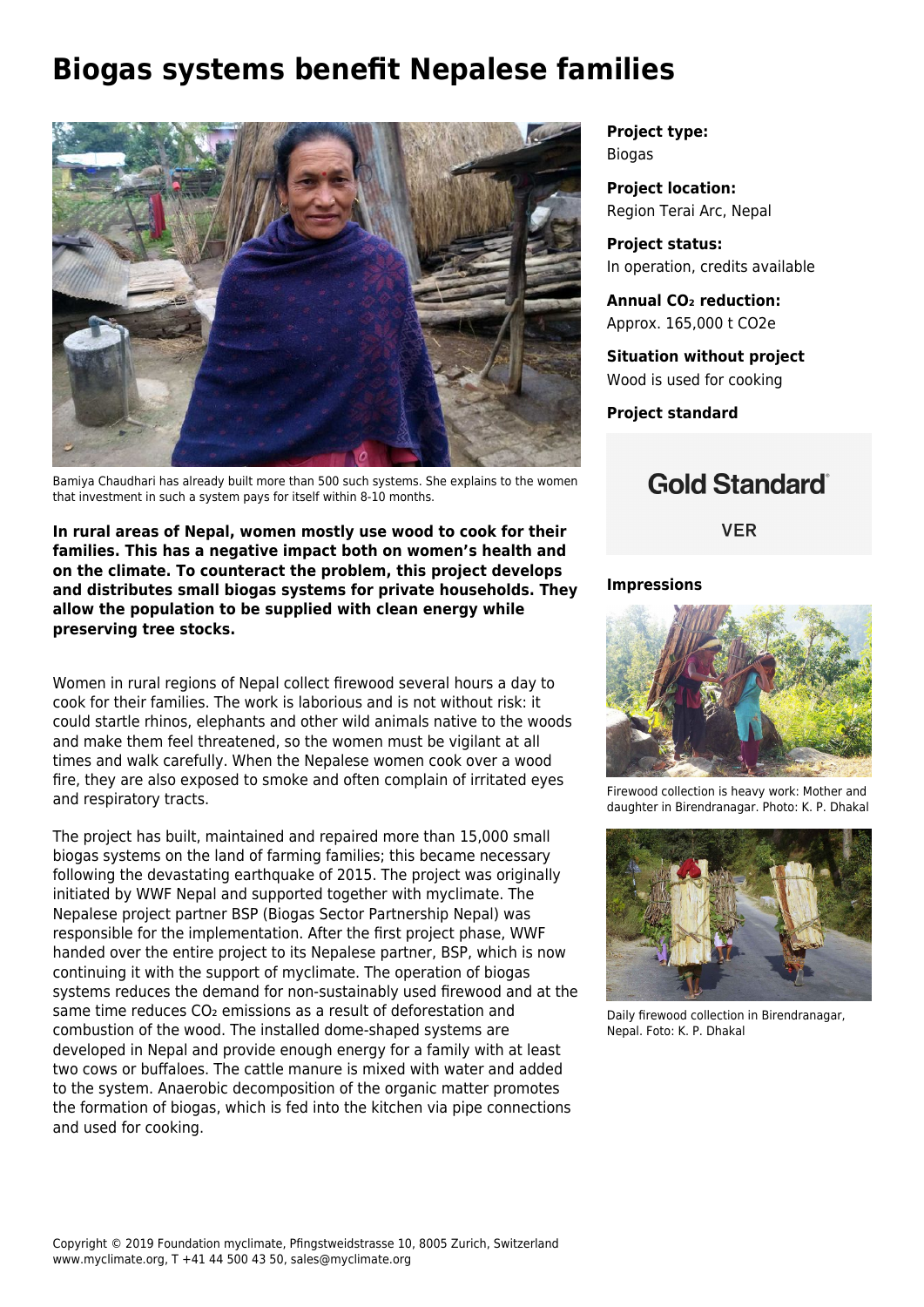**What is the most rewarding part of the job for me? Well, I make my own money and no longer have to ask my husband for any. I'm using it to send my three children to a better school.**

#### **Bamiya Chaudhari, builds biogas systems, Bachauli, Chitwan District**

The project in southwestern Nepal has several advantages for the local population: The time-consuming search for firewood is eliminated, families produce clean energy from their own waste themselves, and the planning, construction and maintenance of the systems creates hundreds of jobs. In addition, the families can decide to have a toilet built, which is also then connected to the system; this improves the hygienic situation. In contrast to firewood, cooking with Biogas also does not produce any harmful smoke. The digestate from the systems can be used as biological fertiliser, which improves agricultural yields.

To help families pay for the biogas systems, the local project partner BSP organises grants from government programmes and arranges access to low-interest loans from microfinance institutions. The income from the CO₂ certificates is another important part of making these facilities affordable for families.



Karna Bahadur Raji splitting wood. No biogas means time consuming firewood generation. Foto: K. P. Dhakal



Ganga Devi Raji can use the saved time for other things. Lekbesi Municipality. Photo: K. P. Dhakal

### This project contributes to 10 SDGs:



Once financed and installed, the biogas plants relieve the family budget in the long term, as expenses for firewood and gas for cooking are eliminated. Harvested yields can be sold on the market.



The residue from the biogas plants has a high nutrient concentration and is an excellent organic fertilizer. More than 94% of the families use the bio-slurry instead of chemical fertilizer to improve the soil condition of their fields.



100% of the biogas users confirm that there is a considerable reduction in smoke and soot when cooking.



Because there is no time-consuming collection of firewood (832 hours per household per year), children have more time to go to school and do homework.



100% of the women confirm that they have to spend less time for collecting firewood. Time gaines is mainly used for faming, household work and income generating activities.